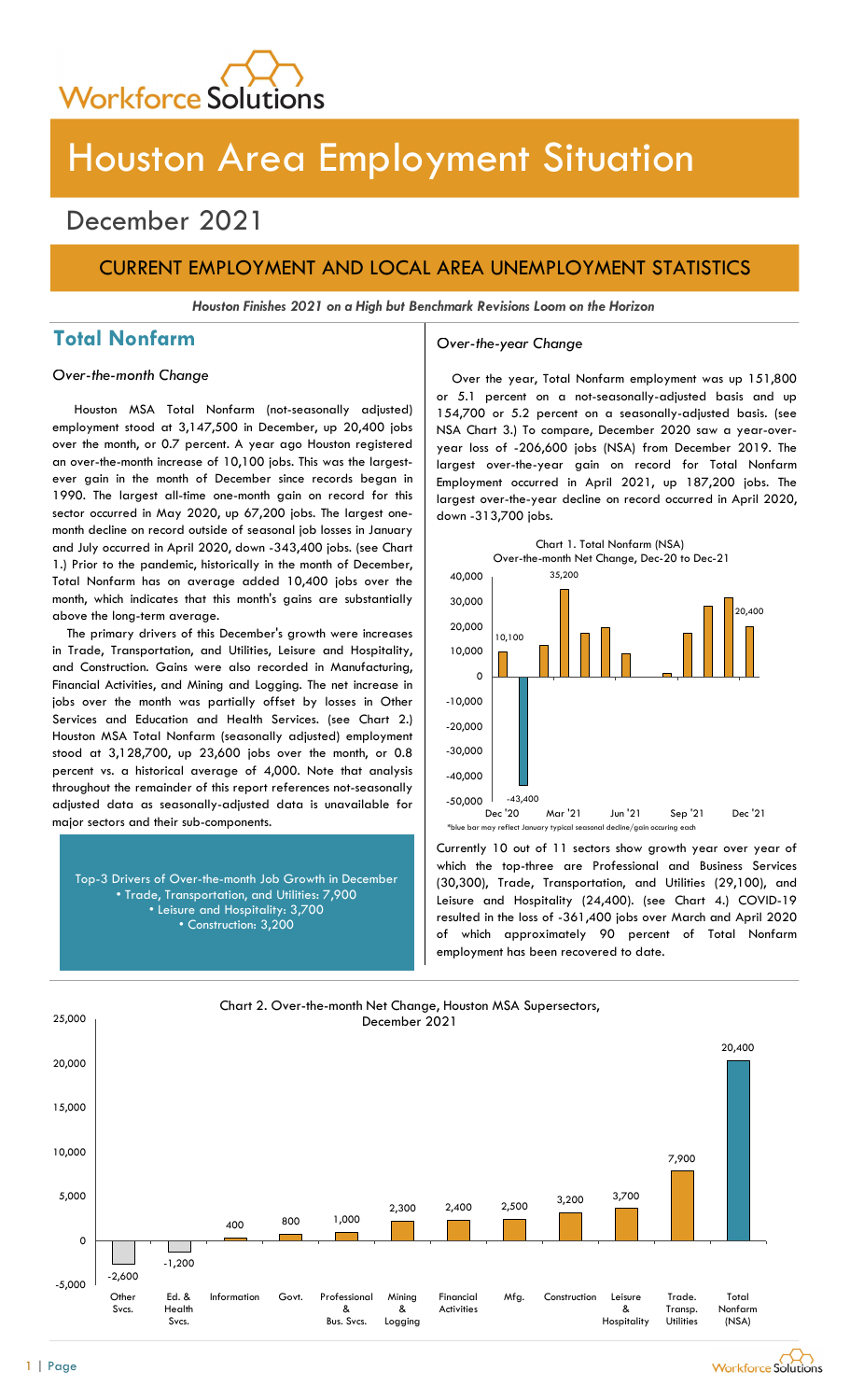## Houston Area Employment Situation

### December 2021

### Previous Month's Revisions

Total Nonfarm employment was revised downward by -1,200 jobs for a October to November smaller net gain of 31,900 compared to an original estimate of 33,100 jobs. A downward revision of -1,000 jobs in Trade, Transportation, and Utilities was the largest contributor followed by Professional and Business Services (-600) and Leisure and Hospitality (-500). Upward revisions in Construction (+1,600), Manufacturing (+400), and Information (+) provided a partial offset of the overall downward revision to Total Nonfarm employment. (see Chart 5.)

Top-3 Drivers of Over-the-year Job Growth in December • Professional and Business Services: 30,300 • Trade, Transportation, and Utilities: 29,100 • Leisure and Hospitality: 24,400



Chart 5. Net Revisions for Selected

#### Chart 3. Total Nonfarm (NSA) Over-the-year Net Change, Dec-06 to Dec-21



### Chart 4. Over-the-year Net Change, Houston MSA Supersectors, December 2020 to December 2021



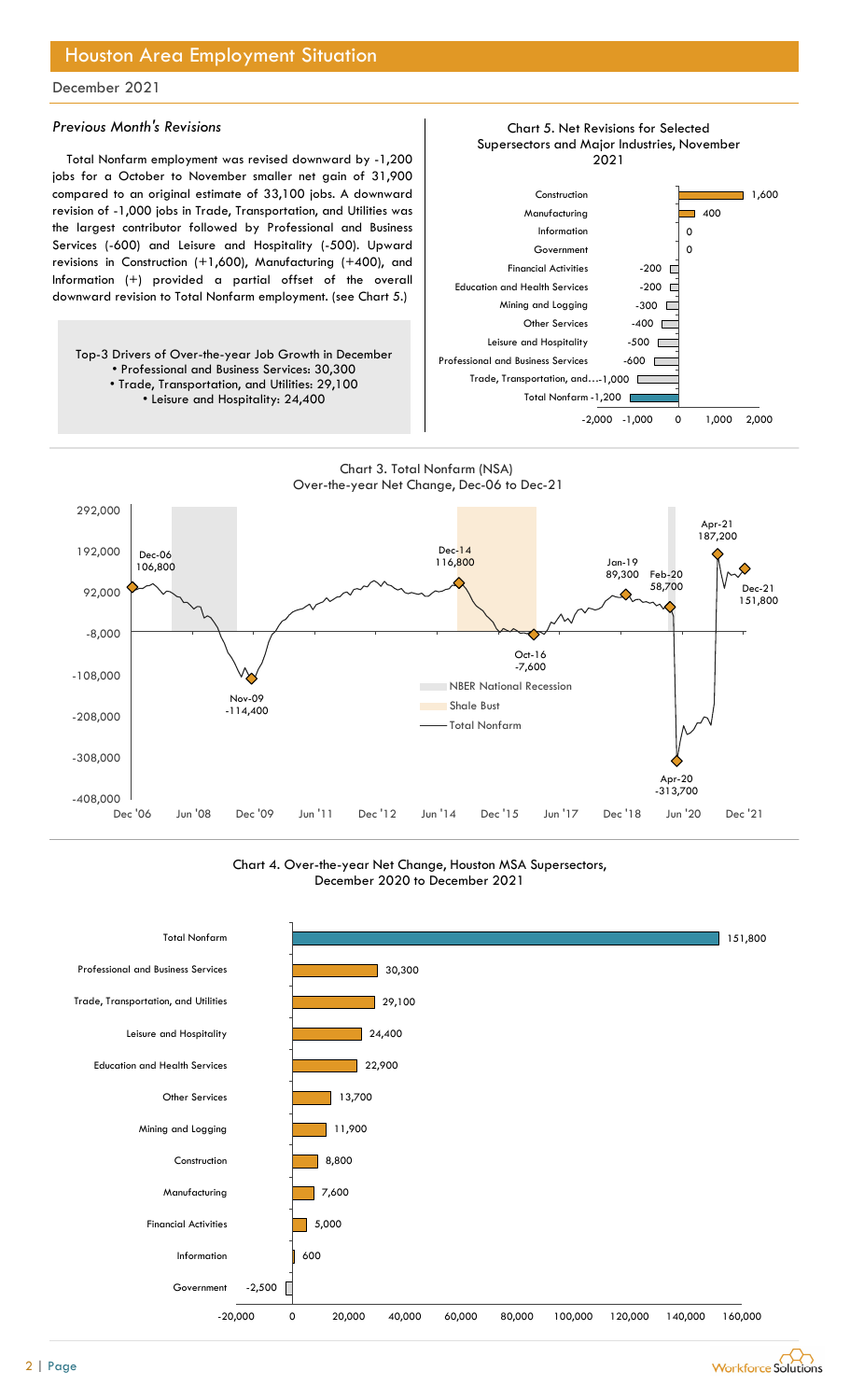## Houston Area Employment Situation

#### December 2021

## Supplemental Commentary

#### Overall Impressions

Based on December's preliminary numbers, Houston finished 2021 on a high-note with 20,400 jobs added over the month making this the best December on record. Accordingly several industry sectors saw record over-the-month job growth with Transportation, Warehousing, and Retail accounting for one-third of the total and in keeping with their typical seasonal gains. Leisure and Hospitality continued to add jobs, posting its second-best December on record. Construction saw a surprise record-gain in December of 3,200, likely due to warmer-than-average temperatures and gradual recovery from the pandemic. This stands in contrast to its usual season pattern of shedding jobs over the month and combined with November's revision from a loss to a gain leaves Construction with its strongest fourth quarter performance since records began. Two areas with significant numbers of oil and gas jobs, Mining and Logging and Manufacturing, accounted for roughly one-fifth of the month's increase. Lastly, Financial Activities posted it's best December on record, and second-best month of all time, with 2,400 jobs added over the month however the reason for this unusually large increase is unclear. Exercise is preminmal promines in the direct of the forted minimal control in the stretch of the control in the stretch of the control in the control of the stretch of the forted in a control of the forted in a because of

#### A Look Back at March-April to Date Recovery Rates

Taking estimates for September through December at face value indicates that the region added nearly 98,000 jobs in a span of just four months. This bests the previous record over the same period, which occurred in 2020 with nearly 83,000 jobs followed by 2014 with 68,000 just prior to the shale bust. The cumulative effect of the four most recent months is a recovery rate of nearly 88 percent (NSA), based on jobs lost over March and April 2020. This is encouraging as we enter 2022 given that the recovery rate for the Houston area remained mired between 50 percent and 60 percent for nearly half of 2021 while the state and nation recovered at a faster pace. (See Supplemental Chart 1.)





As a reminder, annual benchmark revisions will be released in early March providing a more accurate measure of Houston's job growth throughout 2021. That the region saw meaningful improvement across most of its major sectors is not in doubt. However, the exact composition is likely to differ. A preview of those revisions can be found by comparing the most recent Quarterly Census of Employment and Wages data to the monthly Current Employment Statistics (CES) estimates. Surprisingly, QCEW and CES track each other exceptionally well through June 2021 indicating that topline growth has been captured reasonably well. (See Supplemental Chart 2.) Unfortunately the same cannot be said of consistent outperformer throughout the pandemic, Transportation and Warehousing. It appears this sector has been over-estimated from November 2020 onward. Nonetheless, its growth in the wake of the pandemic remains sufficient to preserve its title of the sector with the highest recovery rate. (See Supplemental Chart 3.) More concerning given its outsized impact on the region is Mining and Logging better known as upstream oil and gas. CES indicates a return to positive over-the-year growth in May while QCEW reports continued losses of nearly -8,400 as of this same month. Fortunately both data sources show upward trends however QCEW suggests that the recovery timeline has been pushed out by roughly four months. (See Supplemental Chart 4.) On a final note, most other major industry sectors not shown here appear to have been estimated fairly well through last summer which should minimize the magnitude of revisions in the coming months. 20  $\frac{1}{200}$   $\frac{1}{200}$   $\frac{1}{200}$   $\frac{1}{200}$   $\frac{1}{200}$   $\frac{1}{200}$   $\frac{1}{200}$   $\frac{1}{200}$   $\frac{1}{200}$   $\frac{1}{200}$   $\frac{1}{200}$   $\frac{1}{200}$   $\frac{1}{200}$   $\frac{1}{200}$   $\frac{1}{200}$   $\frac{1}{200}$   $\frac{1}{200}$   $\frac{1}{200}$   $\$  $\frac{1}{2}$   $\frac{1}{2}$   $\frac{1}{2}$   $\frac{1}{2}$   $\frac{1}{2}$   $\frac{1}{2}$   $\frac{1}{2}$   $\frac{1}{2}$   $\frac{1}{2}$   $\frac{1}{2}$   $\frac{1}{2}$   $\frac{1}{2}$   $\frac{1}{2}$   $\frac{1}{2}$   $\frac{1}{2}$   $\frac{1}{2}$   $\frac{1}{2}$   $\frac{1}{2}$   $\frac{1}{2}$   $\frac{1}{2}$   $\frac{1}{2}$   $\frac{1}{2}$  Aug-21 Sep-21 Oct-21 Nov-21 Dec-21<br>
Aug-21 Sep-21 Oct-21 Nov-21 Dec-21<br>
accurate measure of Houston's job<br>
ectors is not in doubt. However, the<br>
lemost recent Quarterly Census of<br>
isingly, QCEW and CES track each<br>
ecsonabl

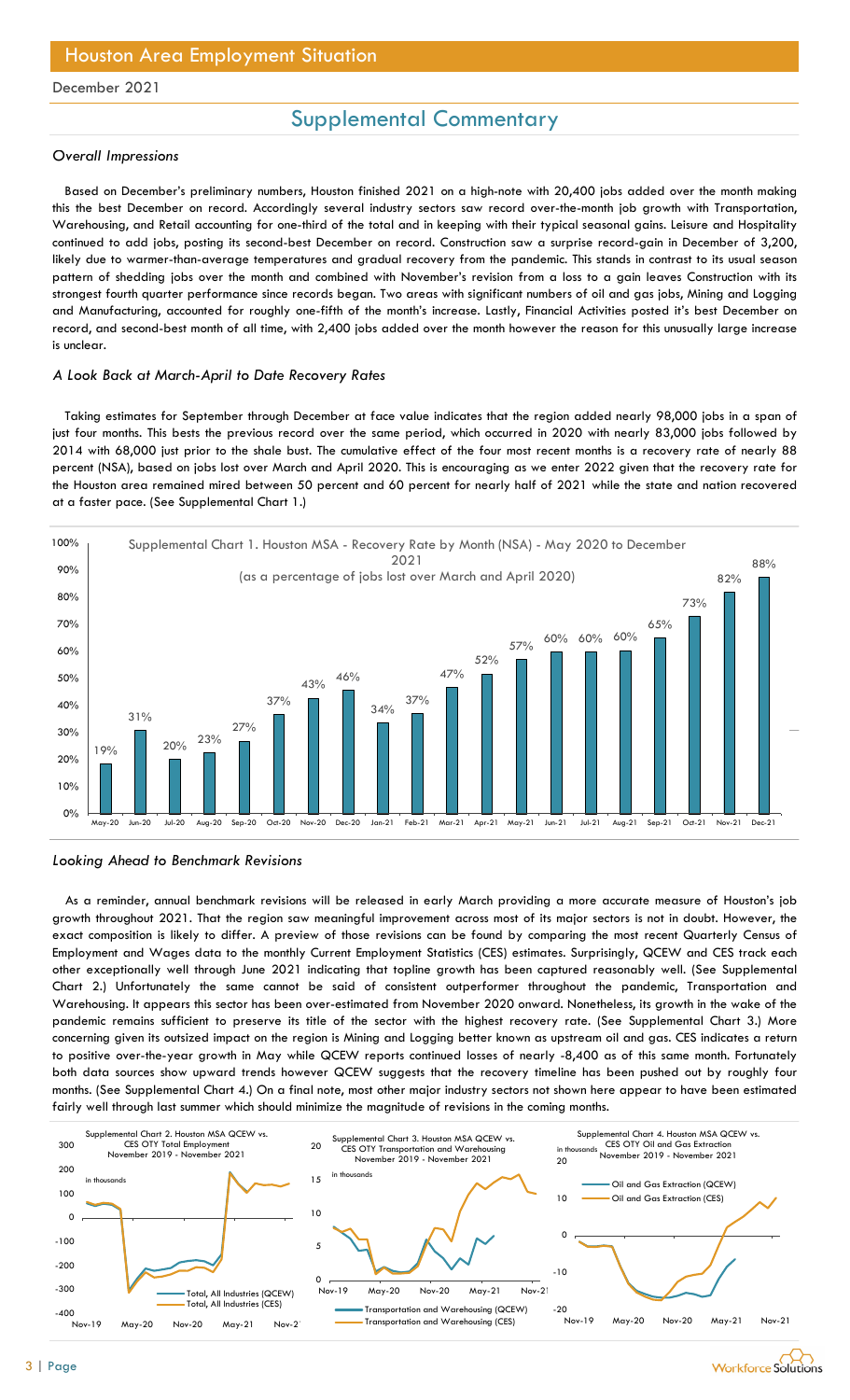## GAINING INDUSTRY HIGHLIGHTS

## Trade, Transportation, and Utilities

## Over-the-month Change

Trade, Transportation, and Utilities was the largest gaining sector over the month up 7,900 jobs, or 1.2 percent. (see Chart 6.) The largest all-time one-month gain on record for this sector occurred in November 2019, up 17,400 jobs. The largest decline on record occurred in April 2020, down -50,000 jobs. Historically in the month of December, Trade, Transportation, and Utilities has added an average of 7,800 jobs over the month, which indicates that this month's gains are on par with above the long-term average. Retail Trade was the largest contributor to the overall sector's increase, up 4,500 jobs over the month. The second-largest contributor was Transportation, Warehousing, and Utilities, which added 4,200 jobs from November to December. Lastly, Wholesale Trade offset a portion of the sector's gains with a loss of -800 jobs. Trade, Transportation, and Utilities employment was revised downward by -1,000 jobs for a October to November smaller net gain of 15,800 compared to an original estimate of 16,800 jobs.

Year over year, Trade, Transportation, and Utilities was up 29,100 jobs, or 4.6 percent. (see Chart 7.) This was the largestever year-over-year gain in the month of December since records began in 1990. Furthermore, 18.9 percent of total (gross) jobs added across the region over the past year can be attributed to Trade, Transportation, and Utilities. The largest over-the-year gain on record for this sector occurred in April 2021, up 47,400 jobs. The largest decline on record occurred in April 2020, down -46,200 jobs. Transportation, Warehousing, and Utilities was the largest contributor to the overall sector's



Over-the-year Change increase, up 14,800 jobs over the year. The second-largest contributor was Retail Trade, which added 9,800 jobs from December a year ago. Lastly, Wholesale Trade contributed, 4,500 jobs. Trade, Transportation, and Utilities's share of Houston area Total Nonfarm Employment has remained constant at 21.2 percent over the past year.



This sector is composed of establishments wholesaling agriculture, mining, and manufactured goods; retailing goods in small quantities to the public incl. online; transporting passengers and cargo; warehousing and storage; and providing electricity, natural gas, water, and sewage removal. Of the three main component industries, Retail Trade accounts for a plurality of the sector's employment at 47 percent. (see Chart 8.) Across the Houston MSA, the concentration of jobs in the overall sector is 10 percent higher than the national average, due to a 34-percent higher concentration in Wholesale Trade primarily related to the oil and gas industry.

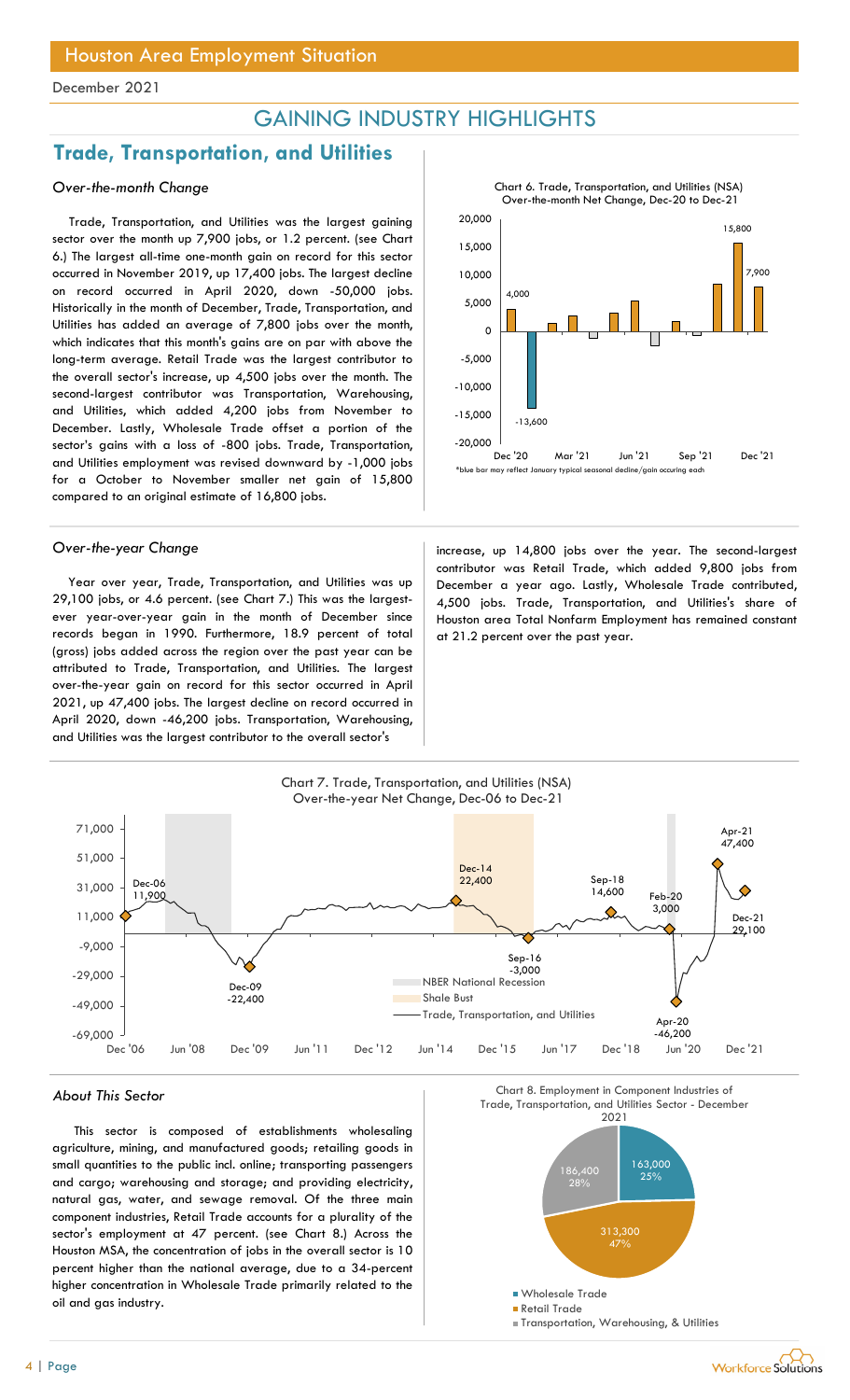## GAINING INDUSTRY HIGHLIGHTS

## Leisure and Hospitality **1,600** jobs.

## Over-the-month Change

Leisure and Hospitality was the second-largest gaining sector over the month up 3,700 jobs, or 1.2 percent. (see Chart 9.) The largest all-time one-month gain on record for this sector occurred in May 2020, up 42,100 jobs. The largest decline on record occurred in April 2020, down -123,400 jobs. Historically in the month of December, Leisure and Hospitality has added an average of 800 jobs over the month, which indicates that this month's gains are substantially above the long-term average. Modest gains have typically been recorded in December punctuated by occasional losses and/or over-the-month net zero changes in employment. Accommodation and Food Services was the largest contributor to the overall sector's increase, up 3,500 jobs over the month. The second-largest contributor was Arts, Entertainment, and Recreation, which added 200 jobs from November to December. Leisure and Hospitality employment was revised downward by -500 jobs for a October to November smaller net gain of 1,100 compared to an original estimate of

Year over year, Leisure and Hospitality was up 24,400 jobs, or 8.5 percent. (see Chart 10.) This was the largest-ever yearover-year gain in the month of December since records began in 1990. Among sectors currently showing growth, this sector is the third-fastest growing in percentage terms across the Houston area. Furthermore, 15.8 percent of total (gross) jobs added across the region over the past year can be attributed to Leisure and Hospitality. The largest over-the-year gain on record for this sector occurred in April 2021, up 98,600 jobs. The largest decline on record occurred in April 2020, down -125,900





Over-the-year Change in the service of the services was the largest in the largest over-the-year Changes of the largest contributor to the overall sector's increase, up 21,900 jobs over the year. The second-largest contributor was Arts, Entertainment, and Recreation, which added 2,500 jobs from December a year ago. Since shedding -127,900 jobs over March and April 2020 due to the impact of COVID-19, this sector has recovered approximately 80 percent of jobs lost as of December. Leisure and Hospitality's share of Houston area Total Nonfarm Employment has risen from 9.6 percent to 9.9 percent over the past year.



This sector is composed of establishments that produce and promote in live performances, events, of exhibits of historical, cultural, or educational interest or related to recreation or hobbies intended for public viewing; and provide customers with lodging and/or meals and beverages for immediate consumption. Of the two main component industries, Accommodation and Food Services accounts for the majority of the sector's employment at 91 percent. (see Chart 11.)





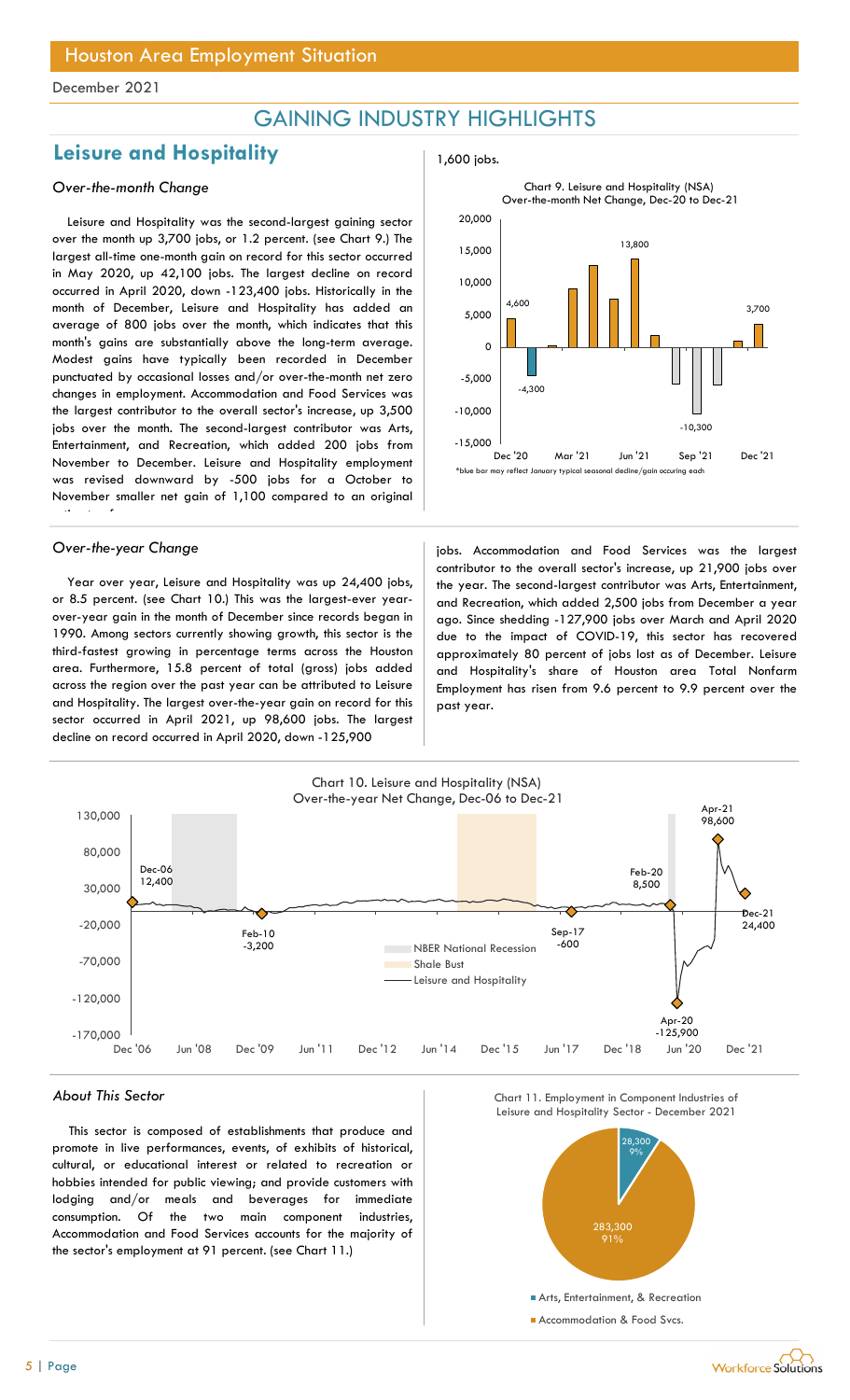## GAINING INDUSTRY HIGHLIGHTS

Construction was the third-largest gaining sector over the month up 3,200 jobs, or 1.5 percent. (see Chart 12.) This was the largest-ever gain in the month of December since records began in 1990. The largest all-time one-month gain on record for this sector occurred in March 2021, up 8,500 jobs. The largest decline on record occurred in April 2020, down -23,700 jobs. Historically in the month of December, Construction has lost an average of -1,200 jobs over the month, which indicates that this month's gains are substantially in contrast to the long-term average decline. Job losses in Construction have been typical in most Decembers since records began. Specialty Trade Contractors was the largest contributor to the overall sector's increase, up 1,700 jobs over the month. The second-largest contributor was Construction of Buildings, which added 900 jobs from November to December. Lastly, Heavy and Civil Engineering Construction contributed, 600 jobs. Construction employment was revised upward by 1,600 jobs for a October

Year over year, Construction was up 8,800 jobs, or 4.4 percent. (see Chart 13.) The largest over-the-year gain on record for this sector occurred in December 2014, up 19,700 jobs. The largest decline on record occurred in February 2021, down -37,800 jobs. Specialty Trade Contractors was the largest contributor to the overall sector's increase, up 6,500 jobs over the year. The second-largest contributor was Heavy and Civil Engineering Construction, which added 1,400 jobs from December a year ago. Lastly, Construction of Buildings contributed, 900 jobs. Since shedding -24,000 jobs over March

Construction to November complete erasure of losses resulting in a net gain of 200 compared to an original estimate of -1,400 jobs. Over-the-month Change



Over-the-year Change and April 2020 due to the impact of COVID-19, this sector continues to post losses resulting in total employment that remains -10 percent below levels reported in February 2020. Construction's share of Houston area Total Nonfarm Employment has remained constant at 6.7 percent over the past year.



### About This Sector

This sector comprises establishments engaged in the construction of buildings, infrastructure, site preparation and subdivision, and specialty trades e.g. masonry, painting, and electrical work. Of the three main component industries, Specialty Trade Contractors accounts for a slight majority of the sector's employment at just over 53 percent. (see Chart 14.) Across the Houston MSA, the concentration of jobs in the overall Construction sector is 34 percent higher than the national average, due to 2.5 times more jobs in Heavy and Civil Engineering Construction related to turnaround maintenance of petrochemical facilities.

Chart 14. Employment in Component Industries of



**Heavy & Civil Engineering Construction** 

**Specialty Trade Contractors** 

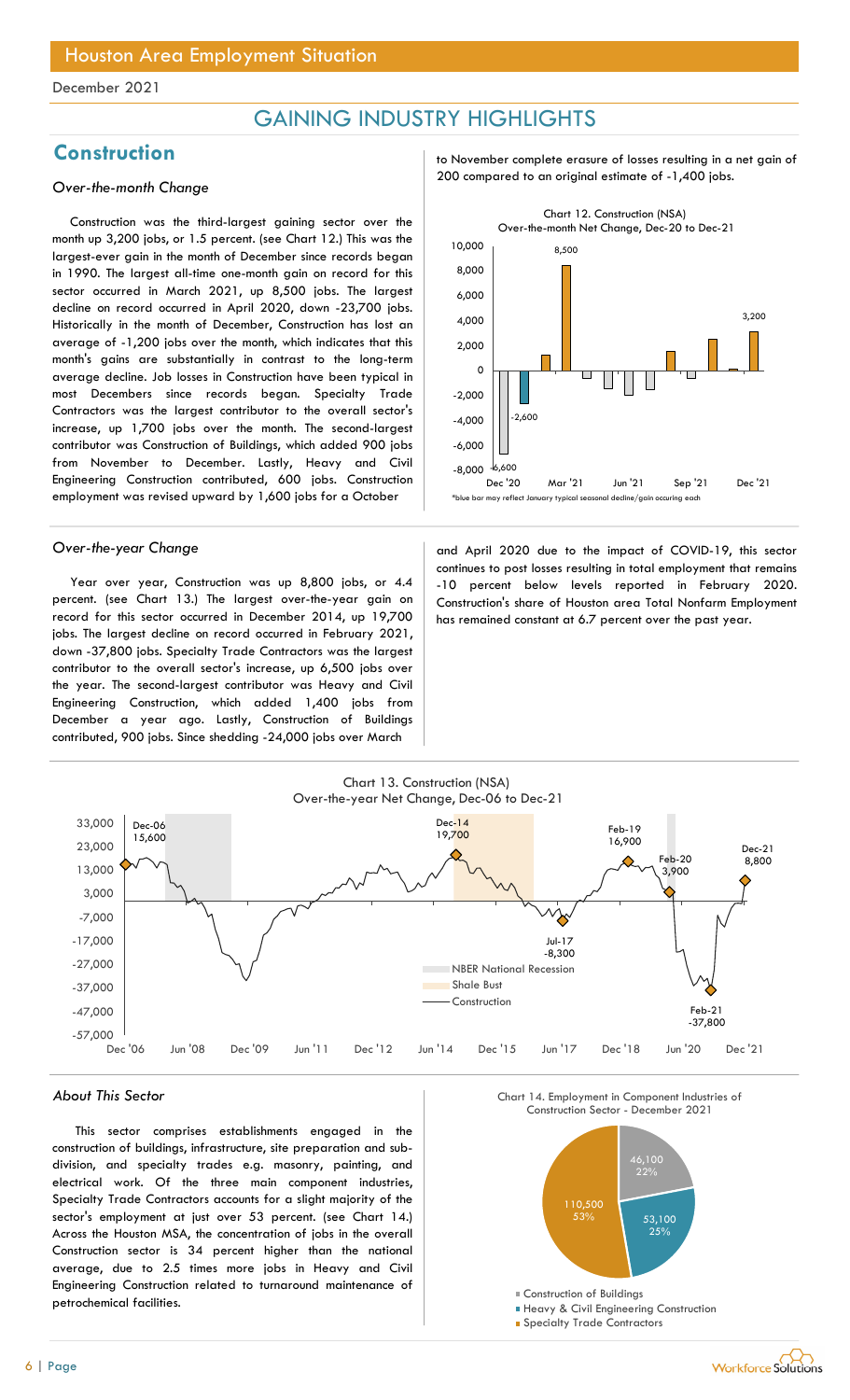## GAINING INDUSTRY HIGHLIGHTS

## **Manufacturing**

## Over-the-month Change

Manufacturing also saw an increase over the month up 2,500 jobs, or 1.2 percent. (see Chart 15.) This was the largest-ever gain in the month of December since records began in 1990. The largest all-time one-month gain on record for this sector occurred in June 1990, up 3,200 jobs. The largest decline on record occurred in April 2020, down -10,600 jobs. Historically in the month of December, Manufacturing has added an average of 700 jobs over the month, which indicates that this month's gains are substantially above the long-term average. Durable Goods was the largest contributor to the overall sector's increase, up 1,600 jobs over the month. The second-largest contributor was Non-Durable Goods, which added 900 jobs from November to December. Manufacturing employment was revised upward by 400 jobs for a October to November larger net gain of 2,500 compared to an original estimate of 2,100 jobs.



Year over year, Manufacturing was up 7,600 jobs, or 3.6 percent. (see Chart 16.) The largest over-the-year gain on record for this sector occurred in June 2012, up 17,700 jobs. The largest decline on record occurred in January 2021, down - 29,000 jobs. Durable Goods was the largest contributor to the overall sector's increase, up 8,600 jobs over the year. One component industry that provided a partial offset was Non-Durable Goods, which lost -1,000 jobs from December a year ago. Since shedding -11,500 jobs over March and April 2020 due to the impact of COVID-19, this sector continues to post

Over-the-year Change to the state of the total employment that remains -10 percent below levels reported in February 2020. Manufacturing's share of Houston area Total Nonfarm Employment has remained constant at 7.0 percent over the past year.



### About This Sector

This sector comprises establishments engaged in the mechanical, physical, or chemical transformation of materials, substances, or components into new products. Of the two main component industries, Durable Goods accounts for the majority of the sector's employment at 62 percent. (see Chart 17.) Across the Houston MSA, the concentration of jobs in the overall Manufacturing sector is 18 percent less than the national average.





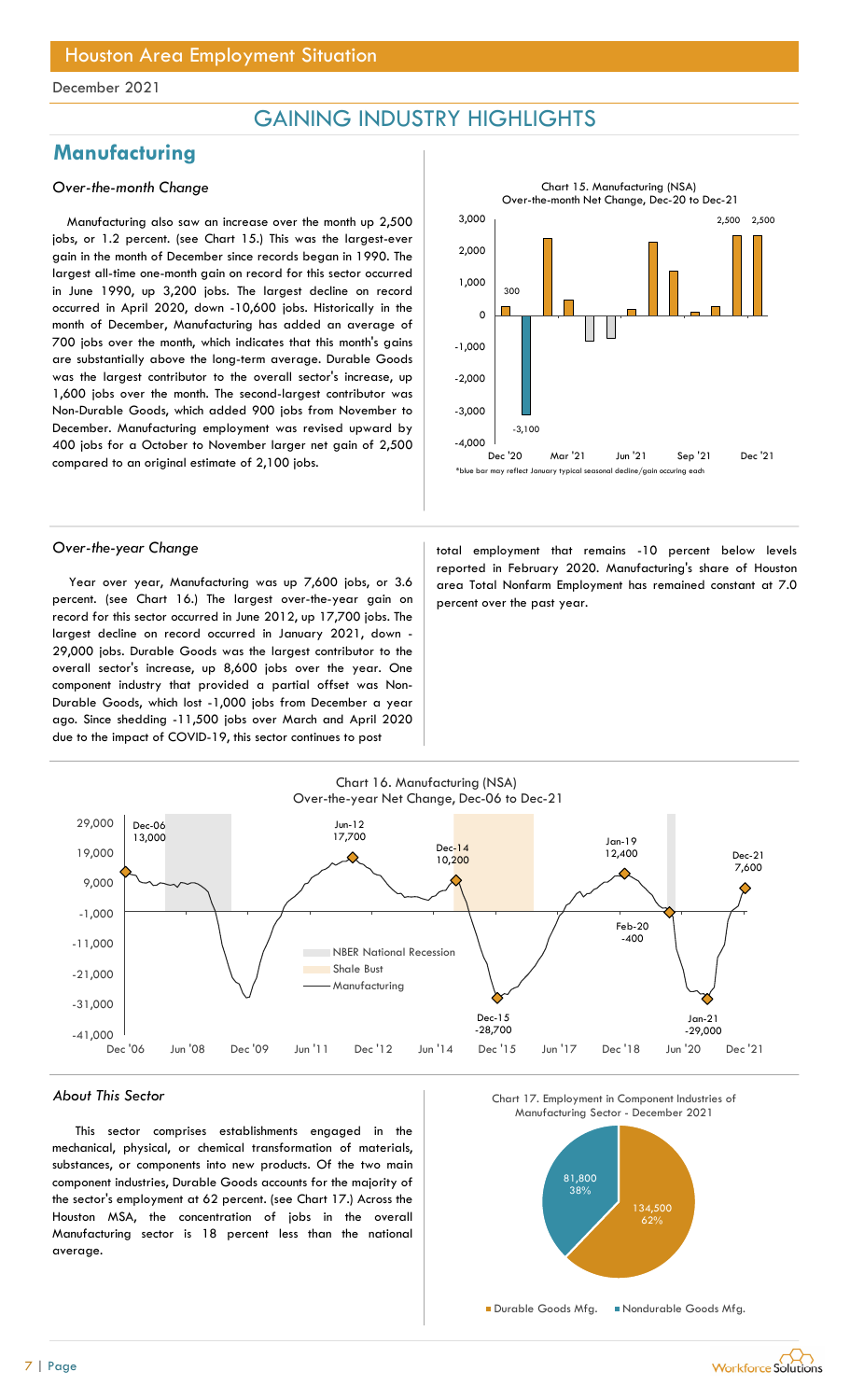## GAINING INDUSTRY HIGHLIGHTS

## Financial Activities

## Over-the-month Change

Financial Activities also saw an increase over the month up 2,400 jobs, or 1.4 percent. (see Chart 18.) This was the largestever gain in the month of December since records began in 1990. The largest all-time one-month gain on record for this sector occurred in October 2020, up 2,700 jobs. The largest decline on record occurred in April 2020, down -6,900 jobs. Historically in the month of December, Financial Activities has added an average of 400 jobs over the month, which indicates that this month's gains are substantially above the long-term average. Finance and Insurance was the largest contributor to the overall sector's increase, up 1,700 jobs over the month. The second-largest contributor was Real Estate and Rental and Leasing, which added 700 jobs from November to December. Financial Activities employment was revised downward by -200 jobs for a October to November smaller net gain of 300 compared to an original estimate of 500 jobs.

Year over year, Financial Activities was up 5,000 jobs, or 3.1 from 5.5 percent to 5.3 percent over the past year. percent. (see Chart 19.) The largest over-the-year gain on record for this sector occurred in September 1998, up 9,000 jobs. The largest decline on record occurred in February 2021, down -7,100 jobs. Finance and Insurance was the largest contributor to the overall sector's increase, up 5,000 jobs over the year. One component industry, Real Estate and Rental and Leasing, saw no change from December a year ago. Since shedding -7,800 jobs over March and April 2020 due to the impact of COVID-19, this sector has recovered approximately



Over-the-year Change entity and the series of percent of jobs lost as of December. Financial Activities's share of Houston area Total Nonfarm Employment has fallen



#### About This Sector

This sector is composed of establishments renting, leasing, or allowing use of assets, and financial transactions such as creation, liquidation, or change in ownership of financial assets, underwriting of insurance, and annuities. Of the two main component industries, Finance and Insurance accounts for the majority of the sector's employment at 65 percent. (see Chart 20.)

Chart\_C\_16 Chart 20. Employment in Component Industries of



**Real Estate & Rental & Leasing Finance & Insurance** 

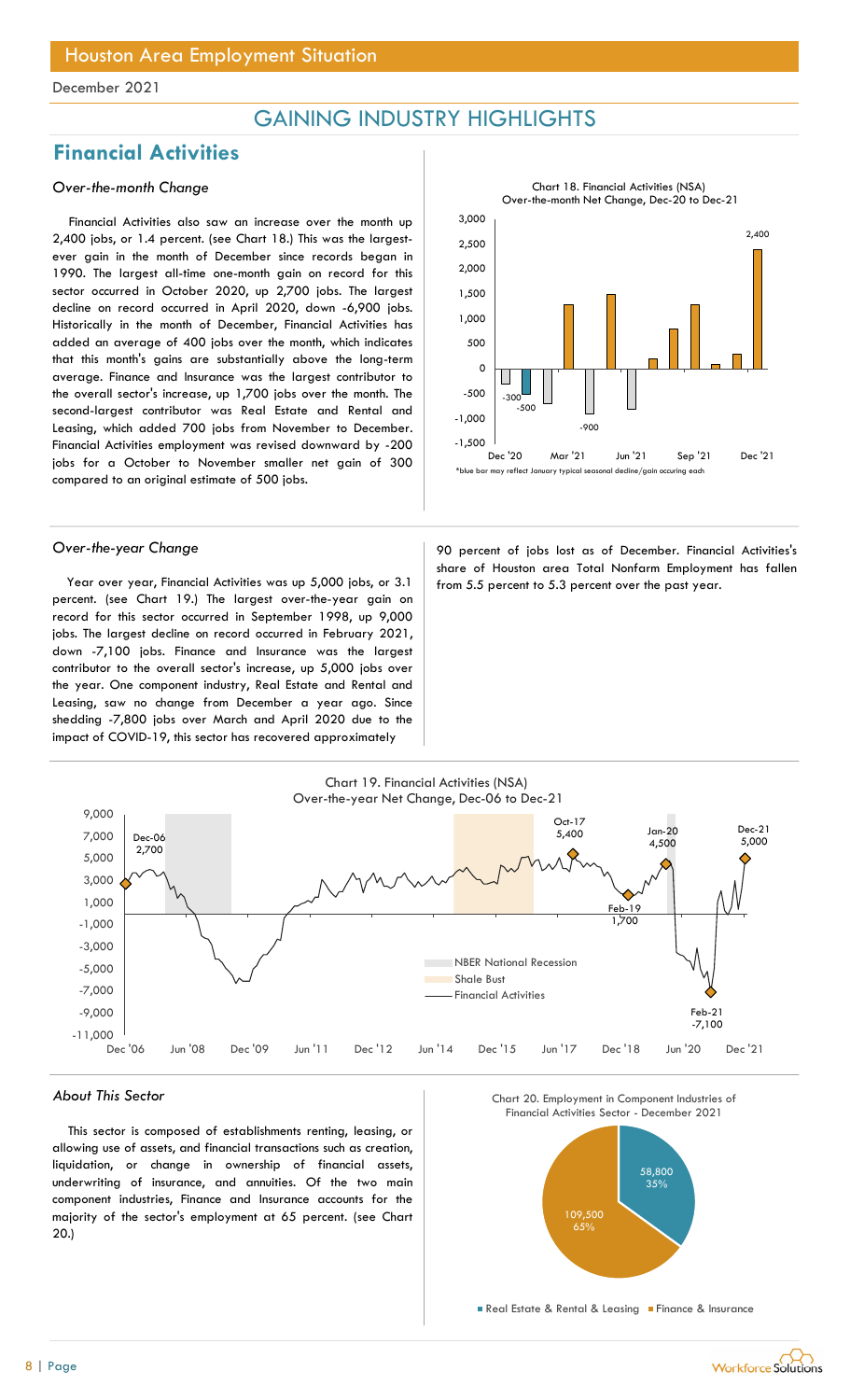## GAINING INDUSTRY HIGHLIGHTS

## Mining and Logging

## Over-the-month Change

Mining and Logging also saw an increase over the month up 2,300 jobs, or 3.0 percent. (see Chart 21.) This was the largestever gain in the month of December since records began in 1990. The largest all-time one-month gain on record for this sector occurred in November 2021, up 4,000 jobs. The largest decline on record occurred in April 2020, down -5,200 jobs. Historically in the month of December, Mining and Logging has added an average of 400 jobs over the month, which indicates that this month's gains are substantially above the long-term average. Support Activities for Mining was the largest contributor to the overall sector's increase, up 1,300 jobs over the month. The second-largest contributor was Oil and Gas Extraction, which added 700 jobs from November to December. Lastly, Other Mining and Logging Undefined contributed, 300 jobs. Mining and Logging employment was revised downward by -300 jobs for a October to November smaller net gain of 4,000 compared to an original estimate of 4,300 jobs.

Year over year, Mining and Logging was up 11,900 jobs, or 17.9 percent. (see Chart 22.) Among sectors currently showing growth, this sector is the fastest-growing in percentage terms across the Houston area. The largest over-the-year gain on record for this sector occurred in December 2011, up 11,900 jobs. The largest decline on record occurred in January 2016, down -21,800 jobs. Support Activities for Mining was the largest contributor to the overall sector's increase, up 7,000 jobs over the year. The second-largest contributor was Oil and Gas Extraction, which added 3,500 jobs from December a year ago.



Over-the-year Change **Other Mining and Logging Undefined contributed**, 1,400 jobs. Since shedding -6,100 jobs over March and April 2020 due to the impact of COVID-19, this sector has recovered approximately 100 percent of jobs lost as of December. Mining and Logging's share of Houston area Total Nonfarm Employment has risen from 2.2 percent to 2.5 percent over the past year.



#### About This Sector

This sector comprises establishments extracting naturally occurring minerals such as coal and ores; liquid minerals, such as crude petroleum and natural gas; and timber. Of the three main component industries, Oil and Gas Extraction accounts for a plurality of the sector's employment at 49 percent. (see Chart 23.) Across the Houston MSA, the concentration of jobs in the overall Mining and Logging sector is 5.7 times the national average, due to the region's role as a global hub for the oil and gas industry.



**Workforce Solutions**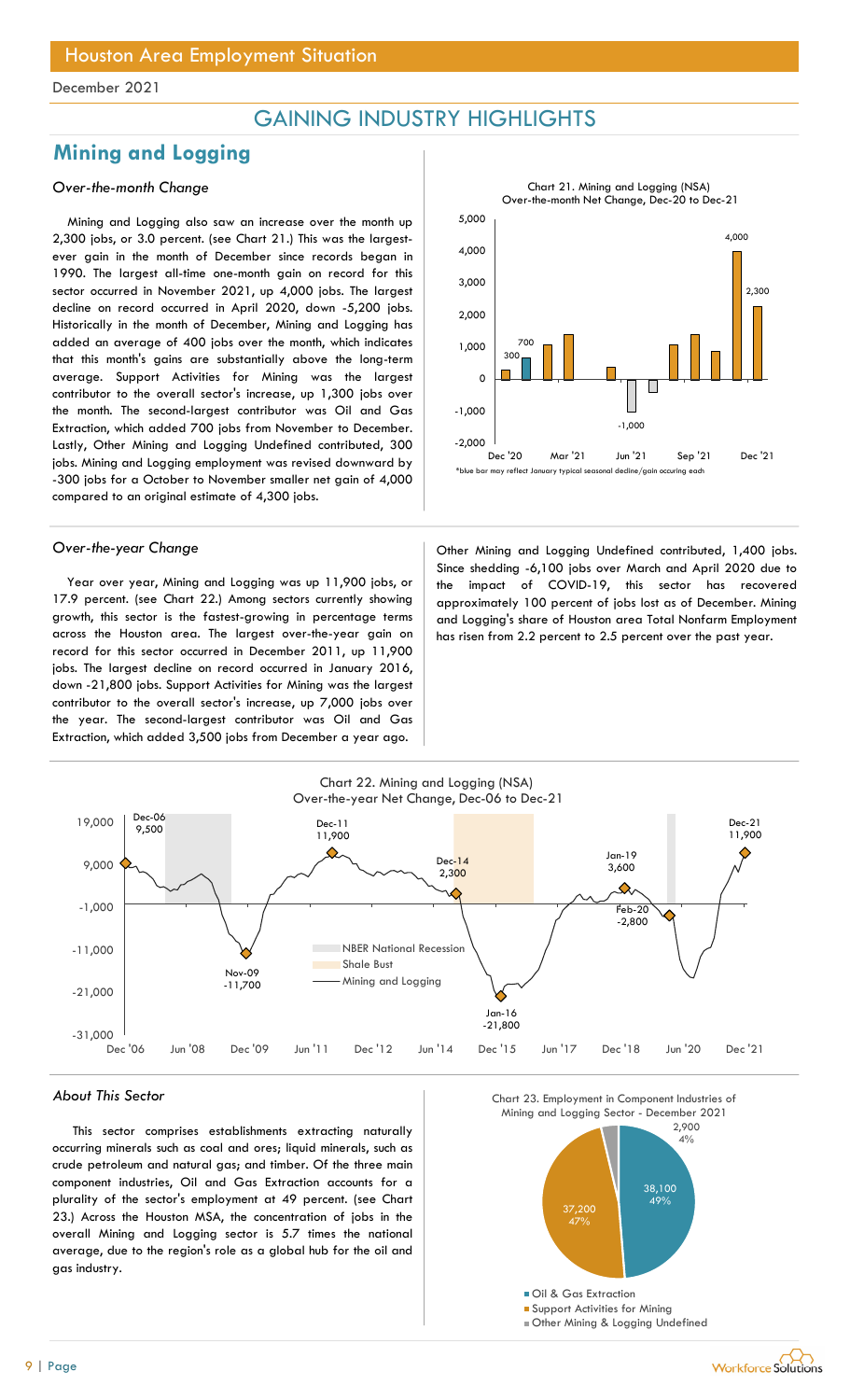## GAINING INDUSTRY HIGHLIGHTS

## Professional and Business Services and  $\overline{P}$  estimate of -1,400 jobs.

## Over-the-month Change

Professional and Business Services also saw an increase over the month up 1,000 jobs, or 0.2 percent. (see Chart 24.) The largest all-time one-month gain on record for this sector occurred in March 2021, up 8,000 jobs. The largest decline on record occurred in April 2020, down -37,800 jobs. Historically in the month of December, Professional and Business Services has added an average of 800 jobs over the month, which indicates that this month's gains are slightly above the long-term average. Administrative and Support and Waste Management and Remediation Services was the largest contributor to the overall sector's increase, up 1,200 jobs over the month. One component industry, Professional, Scientific, and Technical Services, saw no change from November to December. Lastly, Management of Companies and Enterprises offset a portion of the sector's gains with a loss of -200 jobs. Professional and Business Services employment was revised downward by -600 jobs for a October to November larger net loss of -2,000 compared to an original

Year over year, Professional and Business Services was up 30,300 jobs, or 6.3 percent. (see Chart 25.) This was the largestever year-over-year gain in the month of December since records began in 1990. Furthermore, 19.6 percent of total (gross) jobs added across the region over the past year can be attributed to Professional and Business Services. The largest overthe-year gain on record for this sector occurred in September 2021, up 33,100 jobs. The largest decline on record occurred in February 2021, down -37,400 jobs. Professional, Scientific, and Technical Services was the largest contributor to the overall





Over-the-year Change sector's increase, up 15,900 jobs over the year. The secondlargest contributor was Administrative and Support and Waste Management and Remediation Services, which added 15,200 jobs from December a year ago. Lastly, Management of Companies and Enterprises offset a portion of the sector's gains with a loss of -800 jobs. Since shedding -41,400 jobs over March and April 2020 due to the impact of COVID-19, this sector has recovered approximately 100 percent of jobs lost as of December. Professional and Business Services's share of Houston area Total Nonfarm Employment has risen from 16.1 percent to 16.3 percent over the past year.



This sector is composed of establishments specializing in professional, scientific, and technical activities; managment of establishments holding equity interests in order to influence management decisions; and office administration, hiring of personnel, security, cleaning, and waste disposal. Of the three main component industries, Professional, Scientific, and Technical Services accounts for a plurality of the sector's employment at 48 percent. (see Chart 26.)



Mgmt. of Companies & Enterprises

**Admin. & Support & Waste Mgmt. & Remediation Svcs.**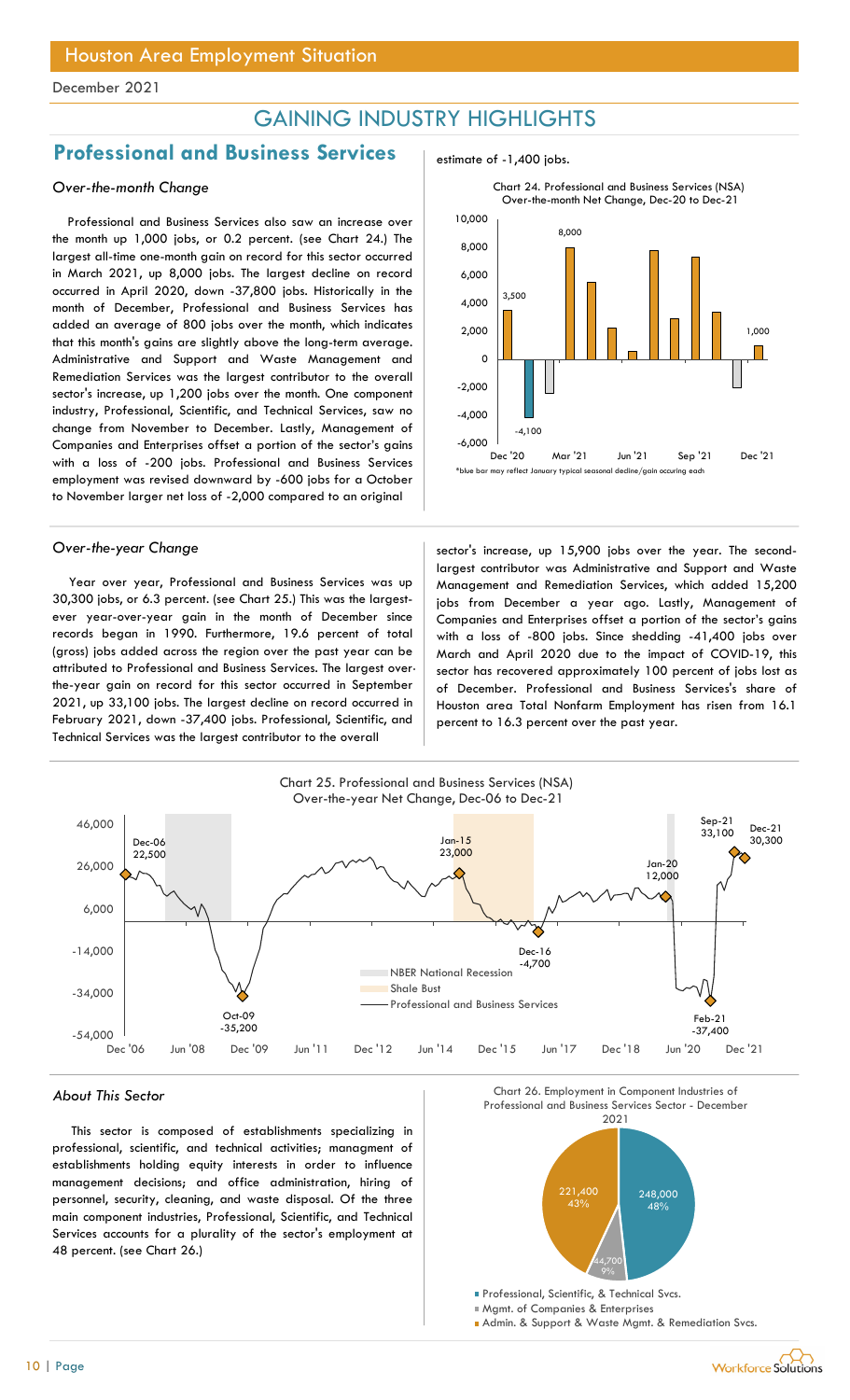## GAINING INDUSTRY HIGHLIGHTS

## 4,000 intact. Over-the-month Change

Government also saw an increase over the month up 800 jobs, or 0.2 percent. (see Chart 27.) The largest all-time one-month gain on record for this sector occurred in September 2013, up 22,500 jobs. The largest decline on record occurred in April 2020, down -10,700 jobs. Historically in the month of December, Government has lost an average of -300 jobs over the month, which indicates that this month's gains are substantially in contrast to the long-term average decline. Government, which includes primary, secondary, and postsecondary public education has in recent years begun posting slight gains in December possibly due mid-year staff replacement and/or additional hiring as final enrollment counts are received. Local Government was the largest contributor to the overall sector's increase, up 400 jobs over the month. The second-largest contributor was Federal Government, which added 300 jobs from November to December. Lastly, State Government contributed, 100 jobs. Government employment saw no revision from October to

Year over year, Government was down -2,500 jobs, or -0.6 percent. (see Chart 28.) Furthermore, 100.0 percent of total (gross) jobs lost across the region over the past year can be attributed to Government. The largest over-the-year gain on record for this sector occurred in May 2010, up 19,100 jobs. The largest decline on record occurred in January 2012, down - 17,100 jobs. Local Government was the largest contributor to the overall sector's decline, down -4,700 jobs over the year. One component industry that provided a partial offset was Federal Government, which gained 800 jobs from December a year

Government and November leaving the previous month's original increase of



Over-the-year Change and ago. Lastly, State Government offset a portion of the sector's losses with a gain of 1,400 jobs. Since shedding -9,100 jobs over March and April 2020 due to the impact of COVID-19, this sector continues to post losses resulting in total employment that remains 0 percent below levels reported in February 2020. Government's share of Houston area Total Nonfarm Employment has fallen from 14.0 percent to 13.3 percent over the past year.



### About This Sector

This sector consists of establishments of federal, state, and local government agencies that administer, oversee, and manage public programs and have executive, legislative, or judicial authority over other institutions within a given area that are not performed by private establishments. For MSA data, this includes public education but excludes healthcare. Of the three main component industries, Local Government accounts for the majority of the sector's employment at 70 percent. (see Chart 29.)





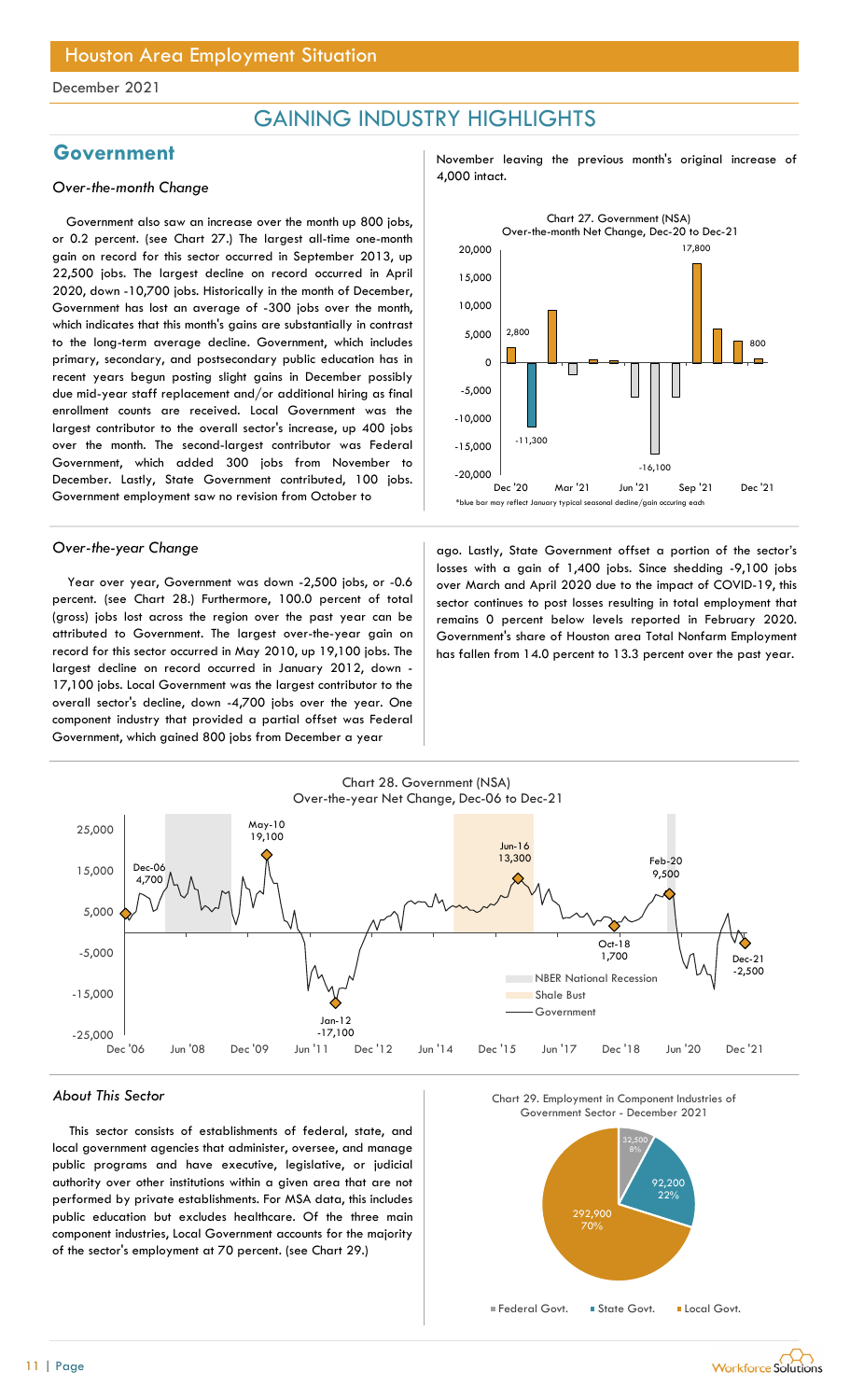## GAINING INDUSTRY HIGHLIGHTS

## **Information**

### Over-the-month Change

Information also saw an increase over the month up 400 jobs, or 1.4 percent. (see Chart 30.) The largest all-time one-month gain on record for this sector occurred in July 1994, up 1,500 jobs. The largest decline on record occurred in April 2020, down -3,900 jobs. Historically in the month of December, Information has added an average of 200 jobs over the month, which indicates that this month's gains are moderately above the longterm average. Other Information Undefined was the largest contributor to the overall sector's increase, up 400 jobs over the month. One component industry, Telecommunications, saw no change from November to December. Information employment saw no revision from October to November leaving the previous month's original increase of 400 intact.



Year over year, Information was up 600 jobs, or 2.1 percent.  $\vert$  over the past year. (see Chart 31.) The largest over-the-year gain on record for this sector occurred in June 1997, up 4,600 jobs. The largest decline on record occurred in April 2002, down -7,000 jobs. Other Information Undefined was the largest contributor to the overall sector's increase, up 900 jobs over the year. One component industry that provided a partial offset was Telecommunications, which lost -300 jobs from December a year ago. Since shedding - 4,500 jobs over March and April 2020 due to the impact of COVID-19, this sector has recovered approximately 30 percent

Over-the-year Change and a state of jobs lost as of December. Information's share of Houston area Total Nonfarm Employment has remained constant at 1.0 percent



### About This Sector

This sector comprises establishments producing and distributing information and cultural products, e.g. traditional and online news publishing; software publishing; the motion picture and sound recording; TV broadcasting; and telecommunications. Of the two main component industries, Other Information Undefined accounts for the majority of the sector's employment at 58 percent. (see Chart 32.) Across the Houston MSA, the concentration of jobs in the overall Information sector is 50 percent less than the national average.





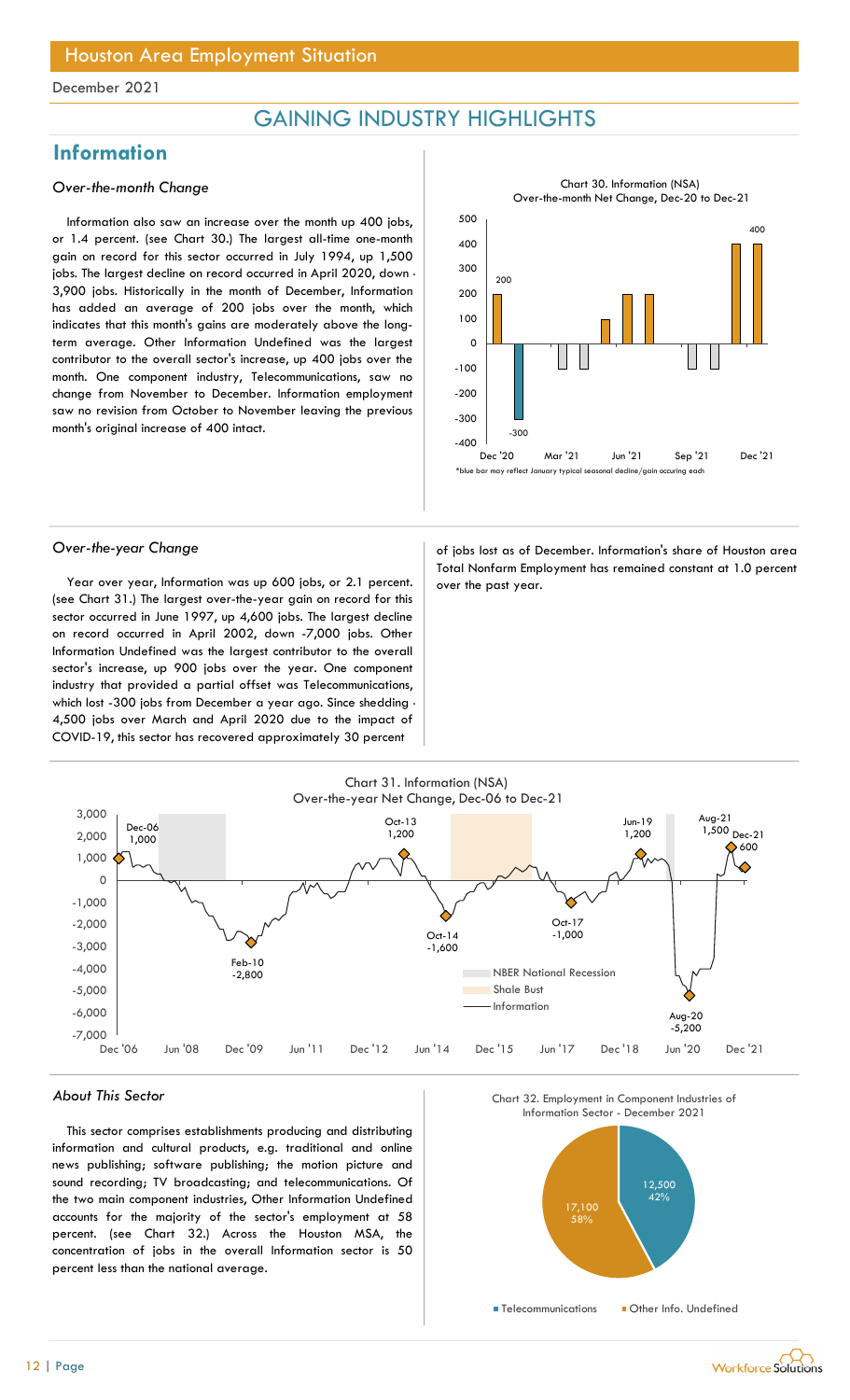## DECLINING INDUSTRY HIGHLIGHTS

5,000

## **Other Services**

### Over-the-month Change

Other Services was the largest declining sector over the month down -2,600 jobs, or -2.1 percent. (see Chart 33.) This was the largest-ever decline in the month of December since records began in 1990. The largest all-time one-month gain on record for this sector occurred in June 2020, up 8,000 jobs. The largest decline on record occurred in April 2020, down -28,300 jobs. Historically in the month of December, Other Services has lost an average of -30 jobs over the month, which indicates that this month's losses are substantially larger than the long-term average decline. Gains in this sector have been recorded roughly two-thirds of the time over the past two and a half decades. NOTE: No subsector is published at the MSA level by the CES survey. See below for additional information. Other Services employment was revised downward by -400 jobs for a October to November smaller net gain of 1,700 compared to an original estimate of 2,100 jobs.

Year over year, Other Services was up 13,700 jobs, or 13.1 percent. (see Chart 34.) This was the largest-ever year-overyear gain in the month of December since records began in 1990. Among sectors currently showing growth, this sector is the second-fastest growing in percentage terms across the Houston area. The largest over-the-year gain on record for this sector occurred in April 2021, up 20,700 jobs. The largest decline on record occurred in April 2020, down -27,300 jobs. NOTE: No subsector is published at the MSA level by the CES survey. See below for additional information. Since shedding -30,200 jobs

Over-the-year Change and Sover March and April 2020 due to the impact of COVID-19, this sector has recovered approximately 100 percent of jobs lost as of December. Other Services's share of Houston area Total  $-3,000$   $-2,600$ -2,000 Dec '20 Mar '21 Jun '21 Sep '21 Dec '21 \*blue bar may reflect January typical seasonal decline/gain occuring each year

800 100

4,000

Nonfarm Employment has risen from 3.5 percent to 3.8 percent

 $\begin{array}{|c|c|c|c|c|}\n\hline\n\text{---} & \text{---} & \text{---} & \text{---} \\
\hline\n\text{---} & \text{---} & \text{---} & \text{---} & \text{---} & \text{---} \\
\hline\n\end{array}$ 

-1,000

1,000

2,000

3,000

Chart 33. Other Services (NSA) Over-the-month Net Change, Dec-20 to Dec-21

○ ├<del>────────────────</del>



over the past year.

### About This Sector

This sector comprises establishments engaged in services not classified elsewhere such as equipment and machinery repair, religious activities, grantmaking, advocacy, and providing drycleaning and laundry services, and personal care services. Of the three main component industries, Personal and Laundry Services accounts for a plurality of the sector's employment at 48 percent as a subsector where self-employment is prevalent (source: Census - Non Employer Statistics and BLS - Quarterly Census of Employment and Wages). (see Chart 35.)



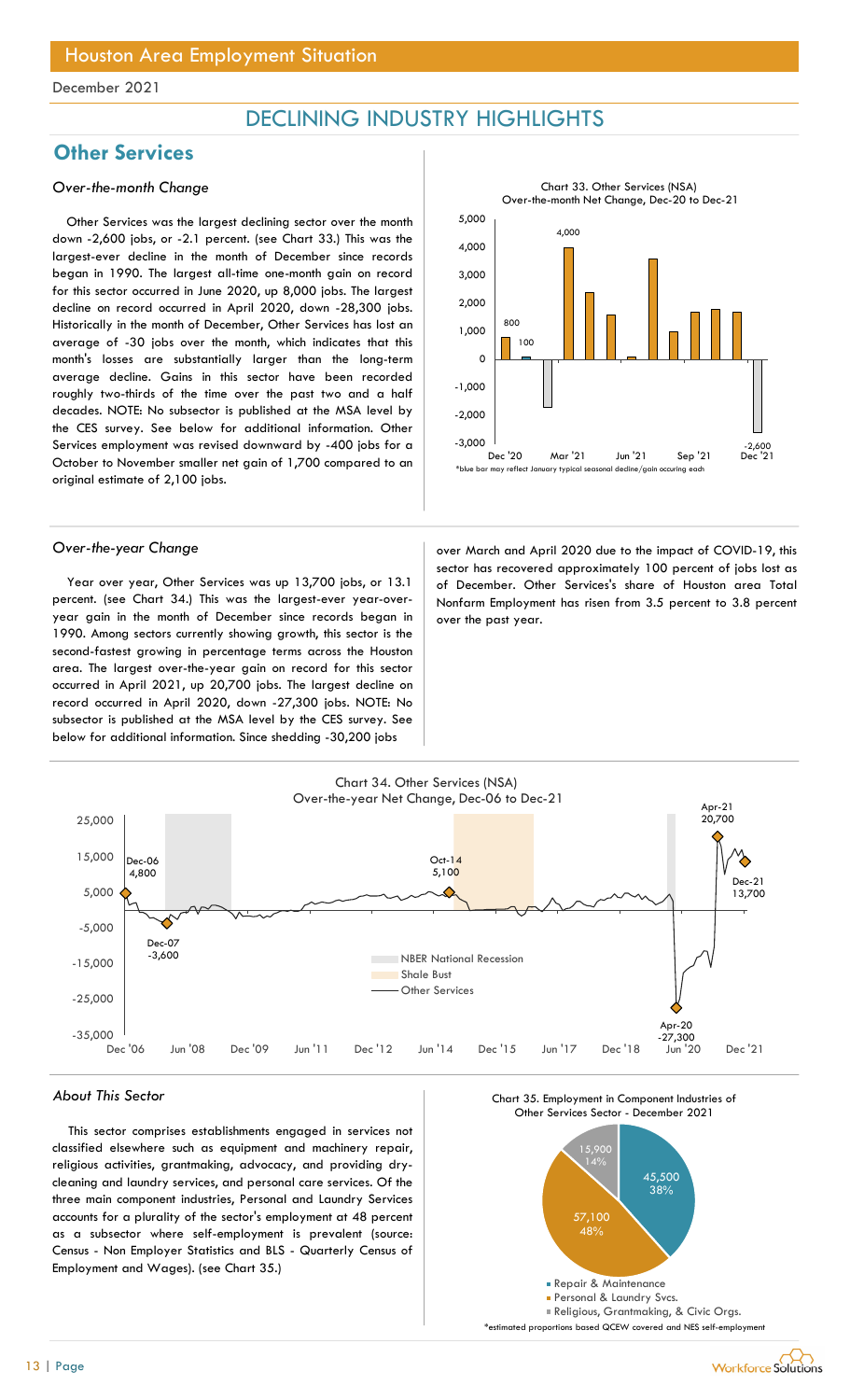## DECLINING INDUSTRY HIGHLIGHTS

## Education and Health Services and  $\frac{1}{2}$  of 4,100 jobs.

### Over-the-month Change

Education and Health Services was the second-largest declining sector over the month down -1,200 jobs, or -0.3 percent. (see Chart 36.) This was the largest-ever decline in the month of December since records began in 1990. The largest alltime one-month gain on record for this sector occurred in May 2020, up 15,500 jobs. The largest decline on record occurred in April 2020, down -42,900 jobs. Historically in the month of December, Education and Health Services has added an average of 600 jobs over the month, which indicates that this month's losses are substantially in contrast to the long-term average gain. Health Care and Social Assistance was the largest contributor to the overall sector's decline, down -1,100 jobs over the month. The second-largest declining contributor was Educational Services, which lost -100 jobs from November to December. Education and Health Services employment was revised downward by -200 jobs for a October to November smaller net gain of 3,900 compared to an original estimate

Year over year, Education and Health Services was up 22,900 jobs, or 5.8 percent. (see Chart 37.) This was the largest-ever year-over-year gain in the month of December since records began in 1990. Furthermore, 14.8 percent of total (gross) jobs added across the region over the past year can be attributed to Education and Health Services. The largest over-the-year gain on record for this sector occurred in April 2021, up 28,100 jobs. The largest decline on record occurred in April 2020, down - 34,200 jobs. Health Care and Social Assistance was the largest contributor to the overall sector's increase, up 15,700 jobs





Over-the-year Change and a second-largest contributor was Educational Services, which added 7,200 jobs from December a year ago. Since shedding -45,700 jobs over March and April 2020 due to the impact of COVID-19, this sector has recovered approximately 110 percent of jobs lost as of December. Education and Health Services's share of Houston area Total Nonfarm Employment has remained constant at 13.3 percent over the past year.



This sector is composed of establishments that provide private education services (i.e. excluding pubicly-funded primary, secondary, and postsecondary institutions) and establishments that provide healthcare and social assistance to individuals. Of the two main component industries, Health Care and Social Assistance accounts for the majority of the sector's employment at 84 percent. (see Chart 38.)





**Educational Svcs. • Health Care & Social Assistance** 

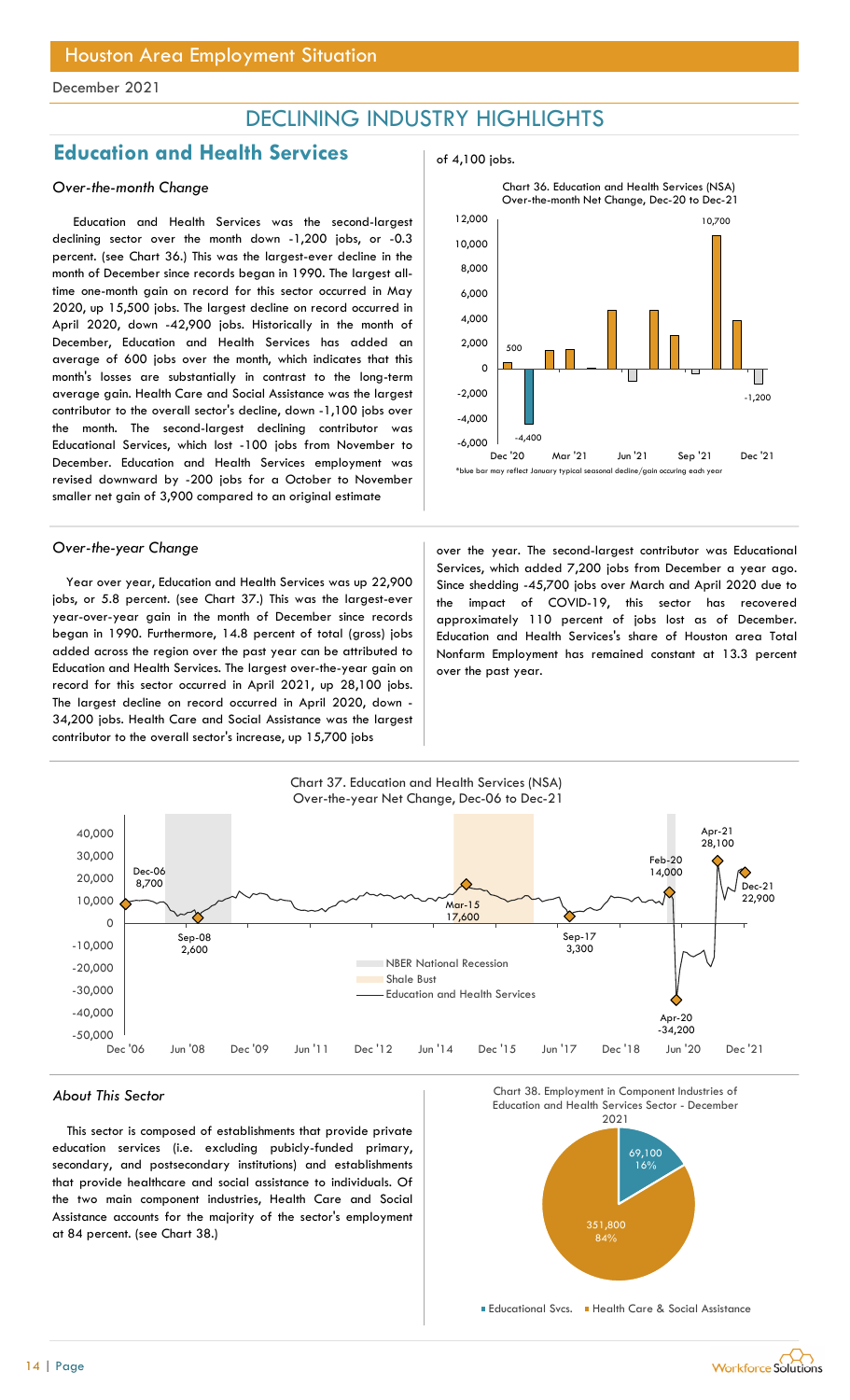## Local Area Unemployment Statistics

## Not-Seasonally Adjusted

### Houston Metro, Texas, and U.S. Unemployment

The Houston MSA (not-seasonally-adjusted) unemployment rate stood at 4.8 percent in December, down from November's 5.1 percent and down from 7.6 percent a year ago. This was above the statewide rate of 4.3 percent and above the national rate of 3.7 percent. An over-the-month decline in December is typical having occurred roughly 70 percent of the time over the past three decades making this month's decrease consistent with historical seasonal trends. 168,216 individuals were unemployed in Houston in December, down from November's 178,070 and down from 260,520 in December 2020.





Among the 13 counties that comprise the Gulf Coast Workforce Development Area, unemployment rates in December ranged from a high of 7.3 percent in Liberty County to a low of 3.8 percent in Colorado. (see Map 1.) Over the month, 12 counties saw their unemployment rates decline in keeping with the region-wide decrease of -0.3 percentage points while one increased. Austin saw the largest percentage-point decrease in unemployment down -0.5 pp. representing -62 fewer unemployed workers compared to the previous month. This was

County-level Unemployment The state of the followed by Fort Bend (-0.4 pp, -1,308 workers) and Walker (-0.4 pp, -98 workers). Over the year unemployment rates also fell, with Liberty posting the largest decrease, down -3.8 percentage points representing -1,277 fewer unemployed workers compared to a year ago followed by Chambers (-2.9 pp, -567 workers) and Harris (-2.9 pp, -63,516 workers). Since peaking at 466,478 in April 2020 due to the COVID-19 global pandemic, the number of unemployed workers in the Gulf Coast Region has fallen by -294,628 as of this December.



Workforce Solutions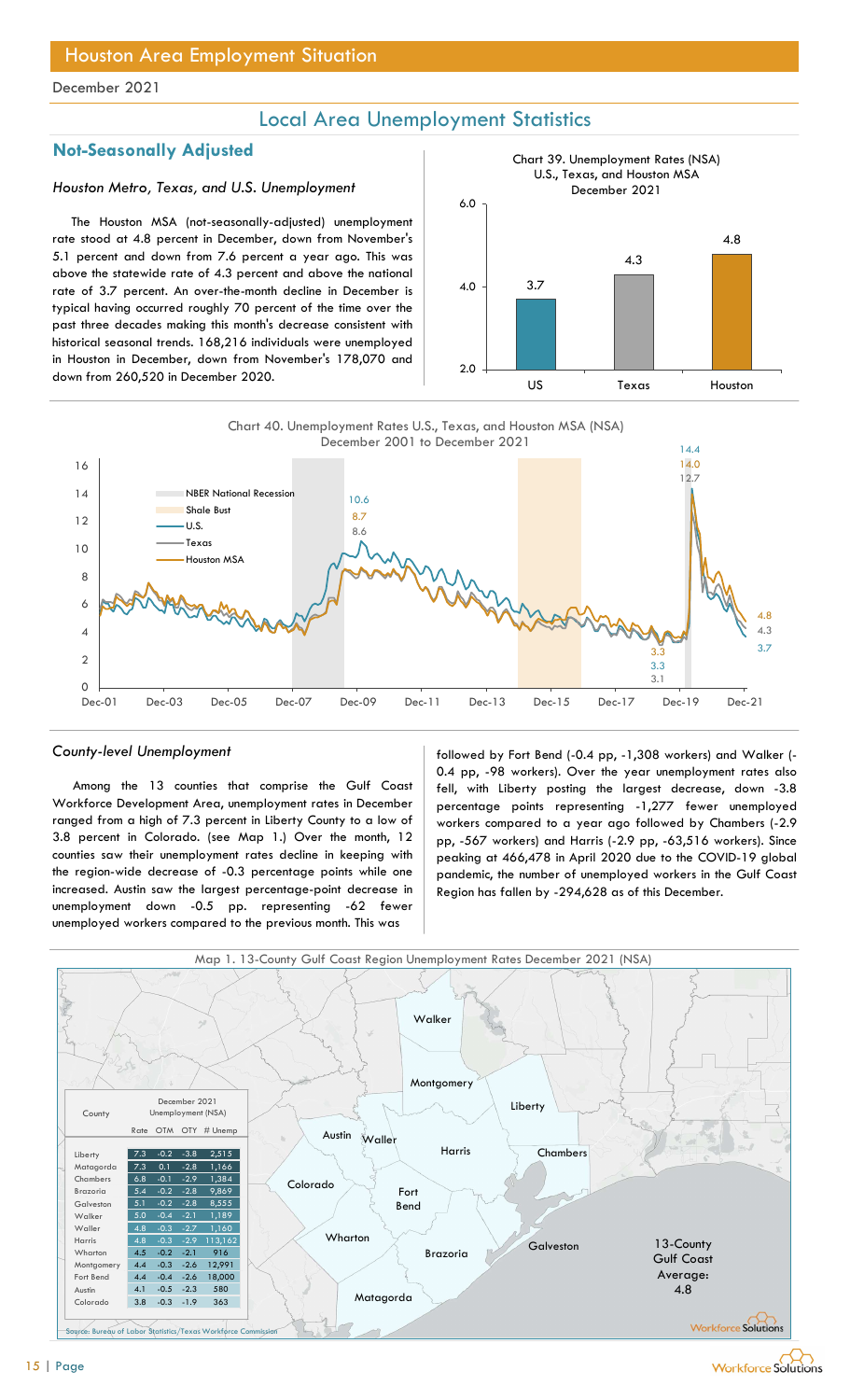## Local Area Unemployment Statistics (continued)

## Unemployment Rates for Select Municipalities

Among the 17 cities in the Gulf Coast Workforce Development Area for which Local Area Unemployment Statistics are available, unemployment rates in December ranged from a high of 10.5 percent in Baytown to a low of 3.5 percent in Pearland. Over the month, 14 cities saw their unemployment rates decline in keeping with the region-wide decrease of -0.3 percentage points while two increased and one saw no change. Huntsville

Not-Seasonally Adjusted saw the largest percentage-point decrease in unemployment down -0.6 pp. representing -77 fewer unemployed workers compared to the previous month. This was followed by Galveston (-0.5 pp, -118 workers) and Alvin (-0.4 pp, -56 workers). Over the year unemployment rates also fell, with Baytown posting the largest decrease, down -5.3 percentage points representing - 1,920 fewer unemployed workers compared to a year ago followed by Texas City (-4.6 pp, -1,029 workers) and Deer Park (-3.3 pp, -530 workers). The 17 cities below accounted for 47 percent of the 171,850 unemployed workers across the Gulf Coast Region as of this December.





## Seasonally Adjusted

### Houston Metro, Texas, and U.S. Unemployment

The Houston MSA (seasonally-adjusted) unemployment rate stood at 5.6 percent in November, down slightly from October's 5.7 percent and down from 9.2 percent a year ago. This was above the statewide rate of 5.2 percentand above the national rate of 4.2 percent. 193,711 individuals were unemployed in Houston in November, virtually unchanged, down slightly from October's 197,021 and down from 316,785 in November 2020. NOTE: Seasonally-adjusted data for the MSA are available with a one-month delay while they are not published for the 13- County Region or 17 cities.





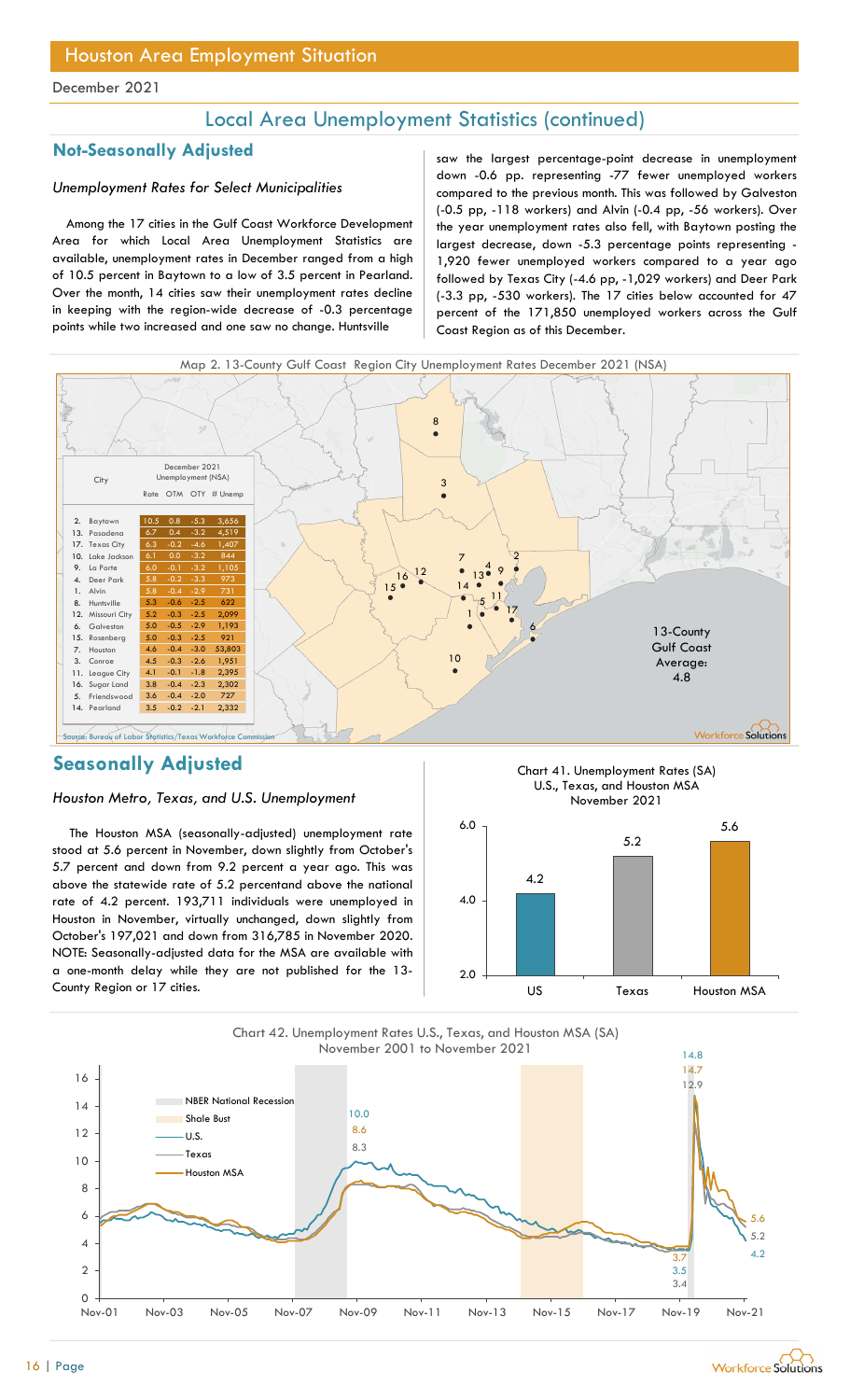## Gulf Coast Workforce Solutions Index (WSI)

WSI Reading December 2021:

4.41



## The Gulf Coast Workforce Solutions Index (WSI)

The WSI is an indicator designed to capture shifts in the local labor market, specifically the balance between available jobs and unemployed workers at a given point in time. Values above 4.0 signal a surplus of jobs while values less than 4.0 signal a surplus of jobseekers. The Gulf Coast Workforce Board monitors the WSI as part of its ongoing review of the 4.41 region's unemployment insurance work search requirement and reserves the right to adjust the number of weekly job search contacts as labor market conditions warrant. In the event of change to the work search requirement, the Board will notify the Texas Workforce Commission who will in turn notify UI recipients. **Sulf Coast Workforce Solutions Index (WSI)**<br>
WSI is an indicator designed to capture shifts in the local<br>
marrket, specifically the balance between available jobs<br>
memployed workers at a given point in time. Values<br>
4.0 s



## Workforce Solutions Index December

The Houston MSA WSI for December stood at 4.41, up from November's 4.30, and marking four consecutive months with a reading above 4.0. The most recent similar inflection point occurred recovery from the 2015-2016 Shale Bust. December's reading reflects continued improvement in the local economy observed throughout 2021. It also indicates that employer demand for workers continues to exceed supply reflecting the phenomenon decrities the United Secretive and the Great Resignation.<br>
The Great Residential Secretive Critical Secretive Critical Secretive Critical Secretive Critical Secretive C<br>
dubbed "The Houston MSA WSI for December stood at 4.

Workforce Solutions